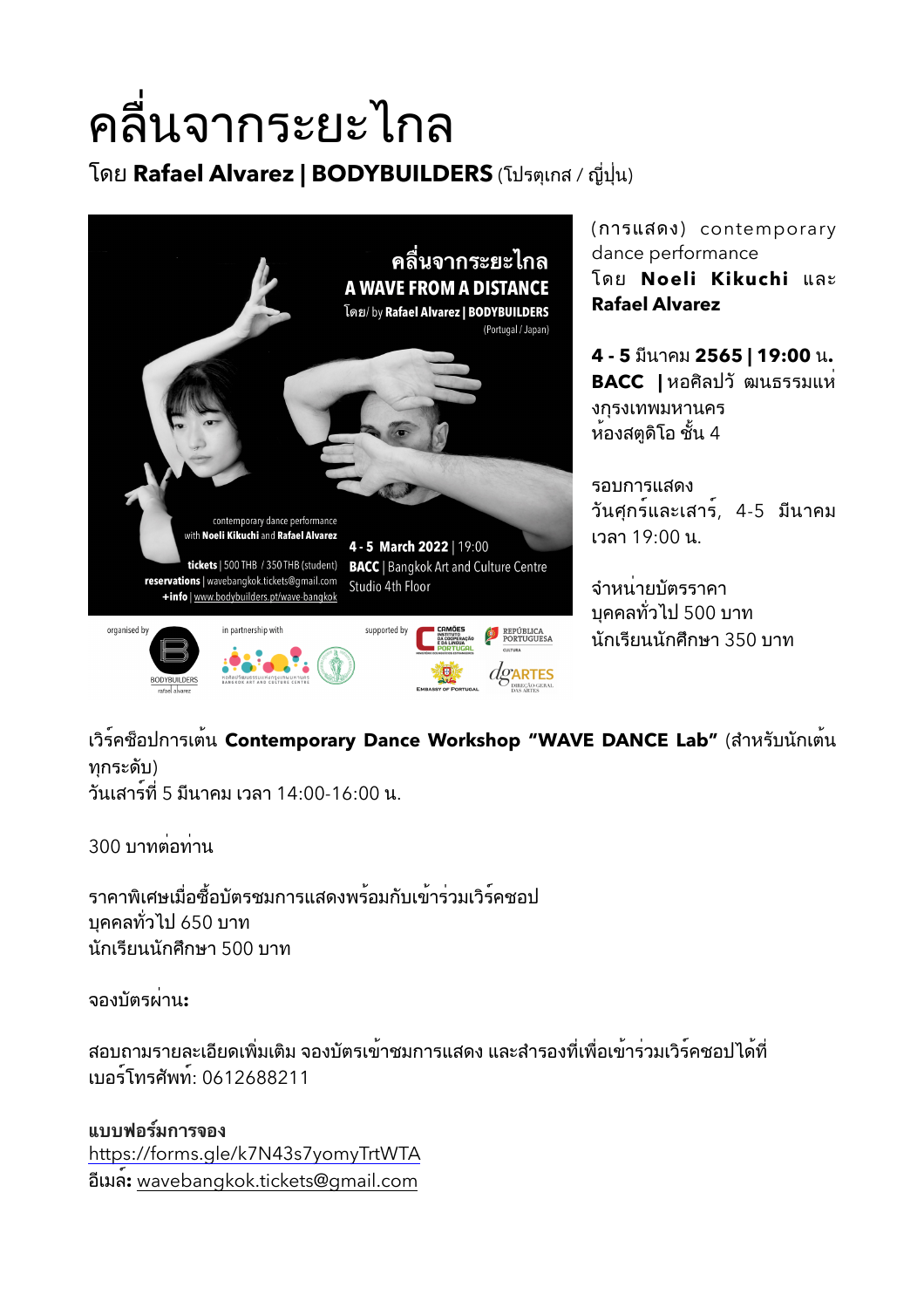## ้คลื่นจากระยะไกล

ี่จากด้านหนึ่งสู่อีกด้านหนึ่ง ร่างทั้งสองแล<sup>่</sup>นไปในความเงียบพร้อมการเต<sup>้</sup>นอย่างเปราะบางซึ่งเป็นคลื่น และกระแสของการเผชิญหน<sup>้</sup> าและความขัดแย้ง ทั้งใกล้และไกล นักดำน้ำทั้งสองค<sup>้</sup>นพบตั วเองใน ี บทสนทนาที่มองไม่เห็นของความทรงจำและเรื่องราวที่ย่ำยีจินตนาการ ของเรา การออกแบบท่าเต๋น ึกระดาษที่ดึงมาจากการเต้นรำแบบเปิดของความรู้สึกและการดำน้ำในการอ่านอื่น ๆ - ไกลและใก $\dot{\tilde{\text{e}}}$ ใกล้กว่าไกล ตะวันออกและตะวันตก ทั้งสองด้านของมหาสมุทร ทำให้เกิดทะเลแห่งภาพลวงตาขึ้น ็บนผิวน้ำ แล*้*วพวกคลื่นนั้นได้สร้างบริเวณสำหรับการเผชิญหน้า (ของอีกคลื่นหนึ่ง)

้ภาพเริ่มต้นเป็นแรงบันดาลใจให้เกิดการสร้างสรรค์ผลงานนาภุศิลป์ร่วมสมัยชิ้นนี้ แม้มองไม่เห็นแต่ ้มีอยู่คือ - "คลื่นลูกใหญ่ของคานาวากะ" (The Great Wave of Kanawaga) ผลงานอัน ์ โด่งดังของจิตรกรชาวญี่ปุ่น โฮคุไซ (Hokusai) สร้างขึ้นในปีพ.ศ. 2373 และทำซ้ำช่วงปี พ.ศ. 2413 ้ผ่านชุดภาพพิมพ์หินโดยใช<sup>้</sup> เทคนิคการพิมพ์แบบดังเดิมของญี่ปุ่นที่เรียกว่า *Ukiyo* (แปลอย่างตรงตัว ว่า โลกลอย)

ในโลกที่ลอยอยู่นี้ ไม่มีอะไรเล็กเกินไปหรือไม่มีนัยสำคัญพอที่จะดึงความสนใจของเรา การแสดงเงา ี แบบเอกรงค์ การปลกเร้า และหน้ากาก ซึ่งคลื่นโฮกไซ (Hokusai) ยอมให้รวมเป็นหนึ่งเดียว เป็นการ ้เชื้อเชิญคู่ให้เดินทางไปในความความเงียบสงัด ในความมืดและในแสงสว่าง มีเพียงสององค<sup>์</sup>ประกอบนี้ - ร่างกายและกระดาษเปิดเผยในความเป็นพลาสติก ความเปราะบางและไม่เที่ยงตรง พิธีกรรมเชิงสัญ ้ลักษณ์ นามธรรม และจินตภาพที่ถูกแช่อยู่ในตะวันออกและตะวันตกในการอยู่ร่วมกันของการอ่านและ ความหมาย ในที่ที่ยิ่งน้อยยิ่งดี

ผู้กำกับศิลป<sup>์</sup>และออกแบบท่าเต<sup>้</sup>น: Rafael Alvarez ผ<sup>ู</sup>้แสดง: Rafael Alvarez and Noeli Kikuchi (ร้องโดย Yuta Ishikawa) การออกแบบแสง: Nuno Patinho ทิศทางทางเทคนิคและการทำงานของไฟ: Guilherme Pompeu ้ผู้ออกแบบฉากและเสื้อผ้า: Rafael Alvarez โปรดัคชั่นส์และธุรการ: BODYBUILDERS | Rafael Alvarez ผู้ช่วยฝ่ายฉาก: Carlos Marques ผู้้ช*่*วยประจำกรุงเทพและประชาสัมพันธ์: Kritanu Manokam

ผู้ร่วมสร้างสรรค์: 23 Milhas - Ílhavo & BODYBUILDERS | Rafael Alvarez ผู้สนับสนุนที่พักอาศัย: Le Carreau du Temple (ปารีส), Ryogoku Bear (ญี่ปุ่น), Rimbun Dahan (มาเลเซีย), Estúdios Vitor Córdon / CNB (ลิสบอน), O Espaco do Tempo (มอนเตมอโรโนโว)

ผู้สนับสนุนการจัดแสดง: หอศิลปวัฒนธรรมกรุงเทพ (กรุงเทพ) Carpintarias de São Lázaro (ลิสบัว), (เทศกาล) Citemor Festival (กูอิงบรา), Armazém 22 / Kale (วิลาโนวาเดไกอา), Auditório Municipal Augusto Cabrita (บาเรโร), 23 Milhas / Teatro Vista Alegre